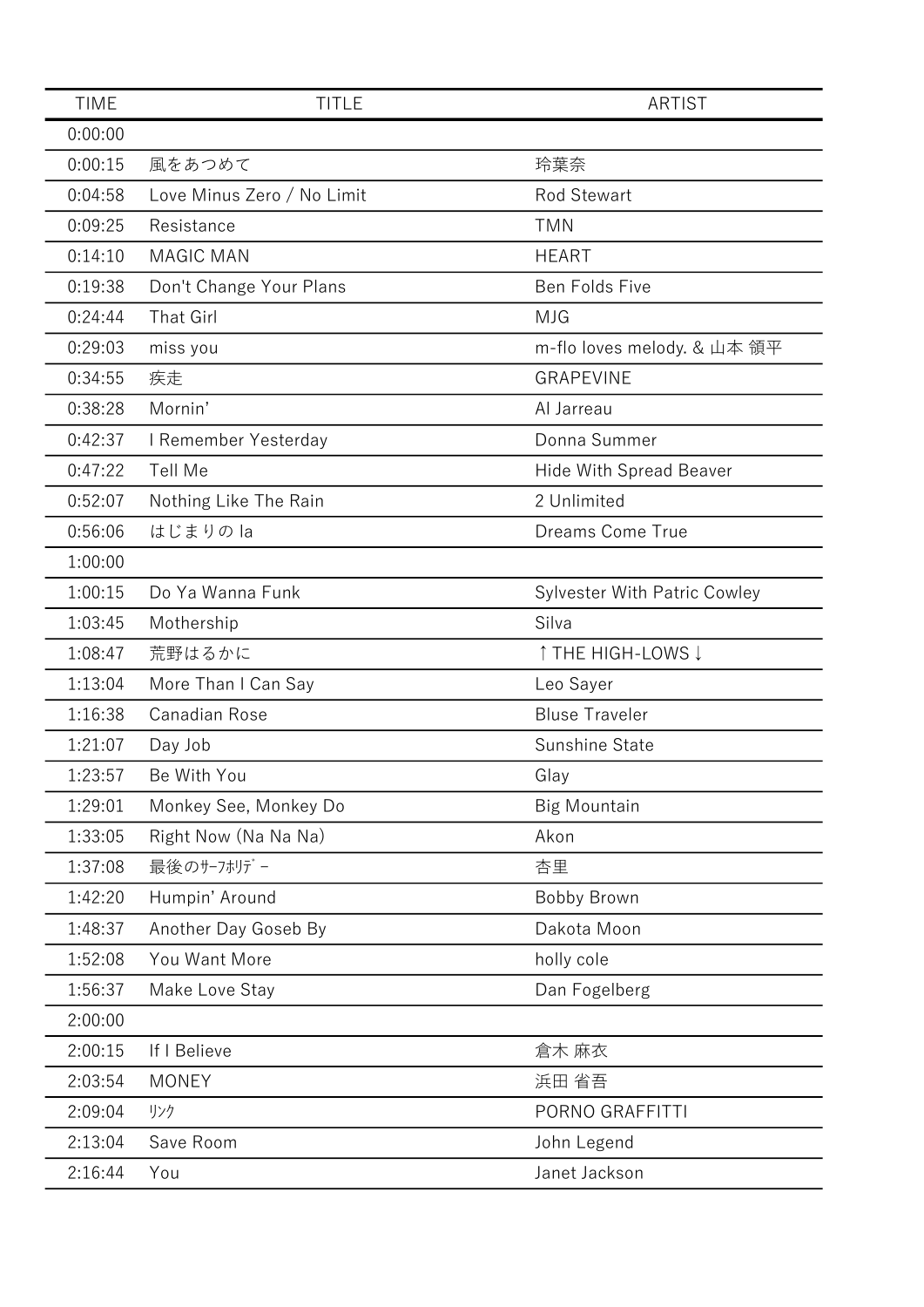| <b>TIME</b> | <b>TITLE</b>            | <b>ARTIST</b>                                   |
|-------------|-------------------------|-------------------------------------------------|
| 2:21:27     | <b>Bad Dance!</b>       | Wuz 1 b? (7+t)                                  |
| 2:25:28     | <b>Brand New Day</b>    | <b>Sting</b>                                    |
| 2:30:47     | The Power of Smile      | <b>KOKIA</b>                                    |
| 2:34:51     | <b>Rocket Dive</b>      | Hide                                            |
| 2:38:31     | All You Need Is Love    | The Beatles                                     |
| 2:42:14     | <b>Heartbreak Hotel</b> | Whitney Houston feat. Faith Evans & Kelly Price |
| 2:46:44     | This Masquerade         | Carpenters                                      |
| 2:51:29     | Get Funky, Go Sista     | <b>Funky Diamonds</b>                           |
| 2:54:34     | <b>ROLL</b>             | Porno Graffitti                                 |
| 2:59:20     | SOS                     | La Bouche                                       |
| 3:00:00     |                         |                                                 |
| 3:00:14     | Loving Every Minute     | Jeniifer Brown                                  |
| 3:03:59     | 時代                      | 嵐                                               |
| 3:08:52     | Speak My Language       | <b>Inner Circle</b>                             |
| 3:12:37     | How High The Moon       | 小林 桂                                            |
| 3:15:02     | Heaven                  | Glen Scott                                      |
| 3:18:51     | In My Life              | <b>Bette Midler</b>                             |
| 3:22:02     | <b>DANKE SCHOEN</b>     | noon                                            |
| 3:24:57     | ストロヘ゛リー                 | Sads                                            |
| 3:31:10     | Stairway To Heven       | Led Zeppelin                                    |
| 3:39:09     | FEEL GOOD               | <b>ERIC BENE'T feat. Faith Evans</b>            |
| 3:42:54     | 立つんだジョー                 | レミオロメン                                          |
| 3:47:27     | <b>Just Dance</b>       | Lady GaGa feat. Colby O'Donis                   |
| 3:51:27     | 99 Miles From L.A.      | Art Garfunkel                                   |
| 3:54:47     | はじまりの合図                 | ケツメイシ                                           |
| 3:59:35     | Momma's Song            | K-Ci & Jojo                                     |
| 4:03:39     | Free                    | Tica                                            |
| 4:07:49     | ひまわりの丘で                 | 原田 知世                                           |
| 4:11:14     | Spotlight               | Gucci Mane Feat. Usher                          |
| 4:15:08     | サンタと天使が笑う夜              | <b>Dreams Come True</b>                         |
| 4:19:17     | Situation               | <b>BEAT CRUSADERS</b>                           |
| 4:23:38     | The Rose                | Leann Rimes                                     |
| 4:27:10     | Me, Myself & I          | Beyonce                                         |
| 4:31:06     | ロンリーガール                 | 加藤 ミリヤ                                          |
| 4:34:32     | Seasons In The Sun      | <b>Terry Jacks</b>                              |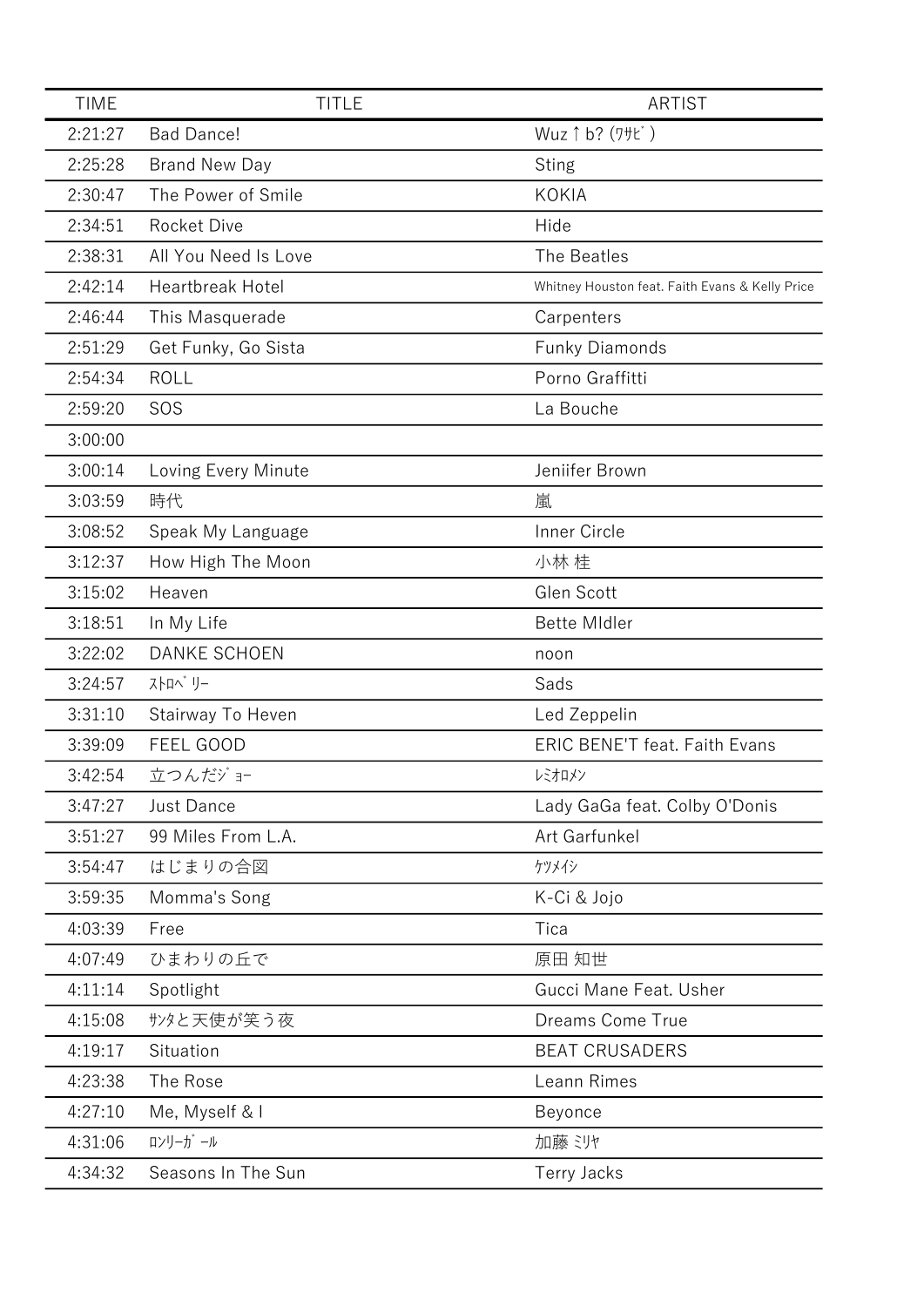| <b>TIME</b> | <b>TITLE</b>                    | <b>ARTIST</b>           |
|-------------|---------------------------------|-------------------------|
| 4:37:58     | ~Seek~ それが愛かもしれないから             | 井手 麻理子                  |
| 4:43:30     | again                           | janet jackson           |
| 4:47:17     | Love Junkie                     | 布袋 寅泰                   |
| 4:51:15     | Walkabout                       | <b>DDT</b>              |
| 4:54:16     | Another Orion                   | 藤井 バヤ                   |
| 4:59:04     | Smile Like You Mean It          | Killers                 |
| 5:00:00     |                                 |                         |
| 5:00:00     | I Gave You Best                 | Fatima Rainey           |
| 5:04:01     | Take A Look Around              | Limp Bizkit             |
| 5:09:16     | Sunshine                        | Coko                    |
| 5:13:14     | Tellin' Stories                 | The Charlatans          |
| 5:18:23     | <b>CAN'T STOP</b>               | RED HOT CHILI PEPPERS   |
| 5:22:52     | Sugar!!                         | Fujifabric              |
| 5:26:59     | Love In An Elevator             | Aerosmith               |
| 5:32:21     | Bohemian Rhapsody               | Queen                   |
| 5:38:17     | Next Lounge                     | 嶋野 百恵                   |
| 5:43:36     | Fill Me In                      | Caraig David            |
| 5:47:45     | Don't You Want Me               | <b>JODY WATLEY</b>      |
| 5:51:49     | Circle                          | Swam Dive               |
| 5:55:34     | Sing a Song                     | Skoop On Somebody       |
| 6:00:00     |                                 |                         |
| 6:00:15     | Try Boy, Try Girl               | 前田 亘輝                   |
| 6:06:03     | だいじょうぶ I'm All Right            | <b>KAN</b>              |
| 6:10:06     | Love, needing                   | 倉木 麻衣                   |
| 6:13:20     | Please Don't Go                 | Boys II Men             |
| 6:17:41     | It Could Be                     | Blur                    |
| 6:20:53     | Beautiful                       | christina aguilera      |
| 6:24:52     | WHAT DO YOU GOT?                | <b>BON JOVI</b>         |
| 6:28:37     | Make My Day                     | <b>Terra Nova</b>       |
| 6:32:14     | Never Gonna Cry!                | Misia                   |
| 6:38:09     | あなただけを見つめてる                     | 大黒 摩季                   |
| 6:43:05     | The Bartender And The Thief     | Stereophonics           |
| 6:45:58     | The Only Living Boy In New York | Everything But The Girl |
| 6:50:07     | I Just Called To Say I Love You | Stevie Wonder           |
| 6:54:27     | Little Bit Of Lovin'            | Kele Le Roc             |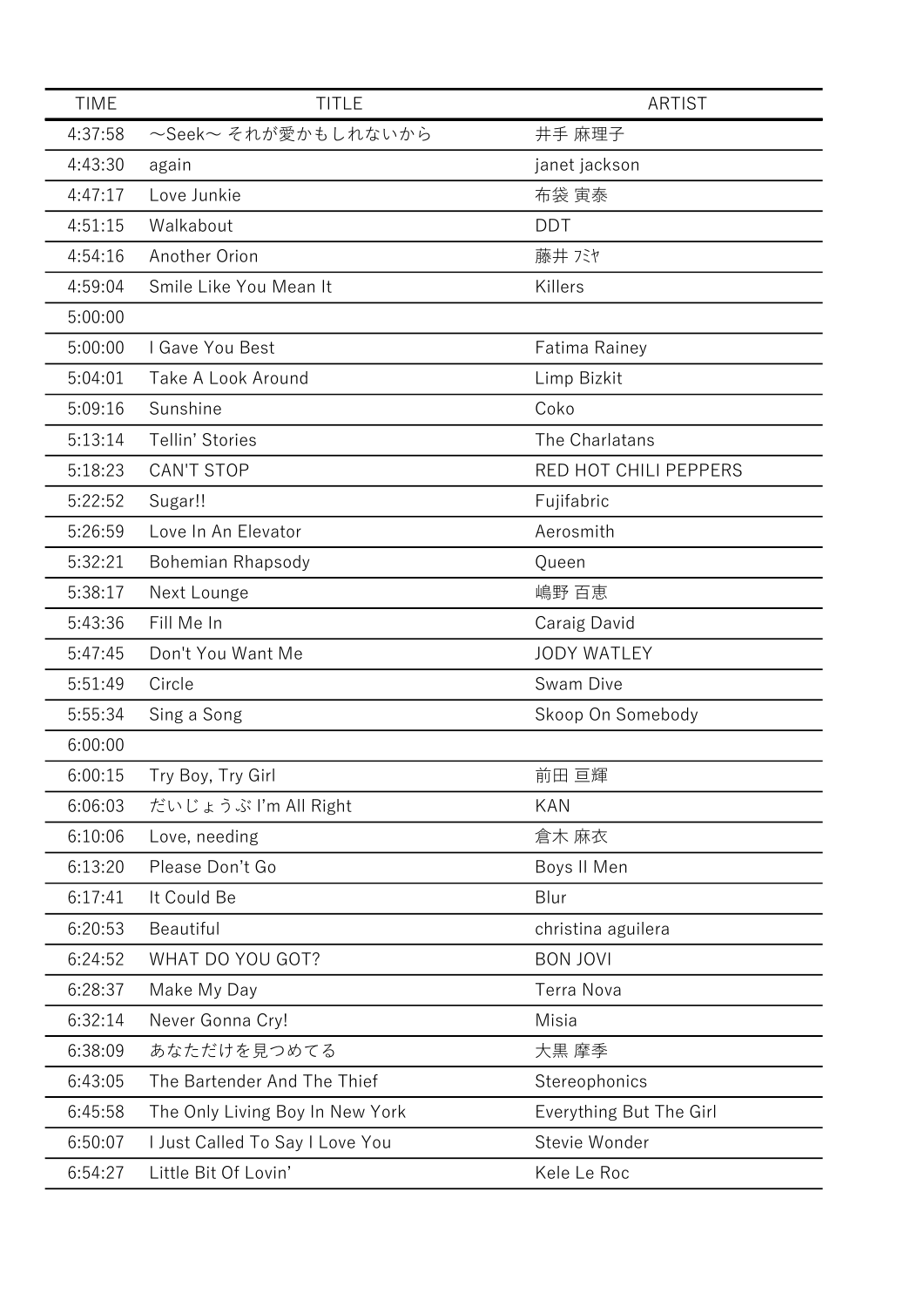| <b>TIME</b> | <b>TITLE</b>                 | <b>ARTIST</b>                         |
|-------------|------------------------------|---------------------------------------|
| 7:00:00     |                              |                                       |
| 7:02:06     | Life's A Bitch               | Shooter                               |
| 7:05:12     | ラック                          | Porno Graffitti                       |
| 7:09:19     | Lullaby                      | <b>Shawn Mullins</b>                  |
| 7:13:50     | The First Cut Is The Deepest | Sheryl Crow                           |
| 7:17:44     | 君が好き                         | 清水 翔太                                 |
| 7:22:12     | All Or Nothing               | Theory Of A Deadman                   |
| 7:25:57     | Separate Ways (Worlds Apart) | Journey                               |
| 7:31:20     | DANCING QUEEN                | <b>CAROL DOUGLAS</b>                  |
| 7:33:00     | SHUFFLE PLAYLIST ALL SH      |                                       |
| 7:34:39     | りんどう                         | WANIMA                                |
| 7:40:06     | Can't Help Falling In Love   | <b>Elvis Presley</b>                  |
| 7:43:27     | First In Line                | Maarja                                |
| 7:46:47     | You                          | Janet Jackson                         |
| 7:51:46     | 99                           | Superfly                              |
| 7:55:22     | Be The First To Believe      | A1                                    |
| 8:00:00     |                              |                                       |
| 8:02:05     | Best Years Of Our Lives      | <b>Baha Men</b>                       |
| 8:05:02     | DON'T STOP MUSIC!            | <b>MISIA</b>                          |
| 8:09:50     | Saint Of Me                  | <b>Rolling Stones</b>                 |
| 8:13:11     | <b>Treat Me Right</b>        | Pat Benatar                           |
| 8:16:34     | この涙を知らない                     | 片平 里菜                                 |
| 8:21:58     | WHILE MY GUITAR GENTLY WEEPS | Santana feat. India. Arie & Yo-Yo Ma  |
| 8:28:15     | Choices                      | THE HOOSIERS                          |
| 8:31:02     | Before You Accuse Me         | Eric Clapton                          |
| 8:35:18     | アイデア                         | 星野 源                                  |
| 8:39:55     | Cups                         | Anna Kendrick                         |
| 8:42:22     | Easy Come, Easy Go           | Rebecka Tornqvist                     |
| 8:46:48     | <b>CONFESSIONS PART II</b>   | <b>USHER</b>                          |
| 8:50:48     | Tokyo Bambi                  | the pillows                           |
| 8:55:26     | Good Girls Go Bad            | Cobra Starship feat. Leighton Meester |
| 9:00:00     |                              |                                       |
| 9:03:30     | IN THIS HOME ON ICE          | CLAP YOUR HANDS SAY YEAH              |
| 9:07:26     | alone again                  | 伊藤 由奈                                 |
| 9:12:16     | Rock Show (Lyrics!)          | Run DMC Feat. Steohan Jenkins         |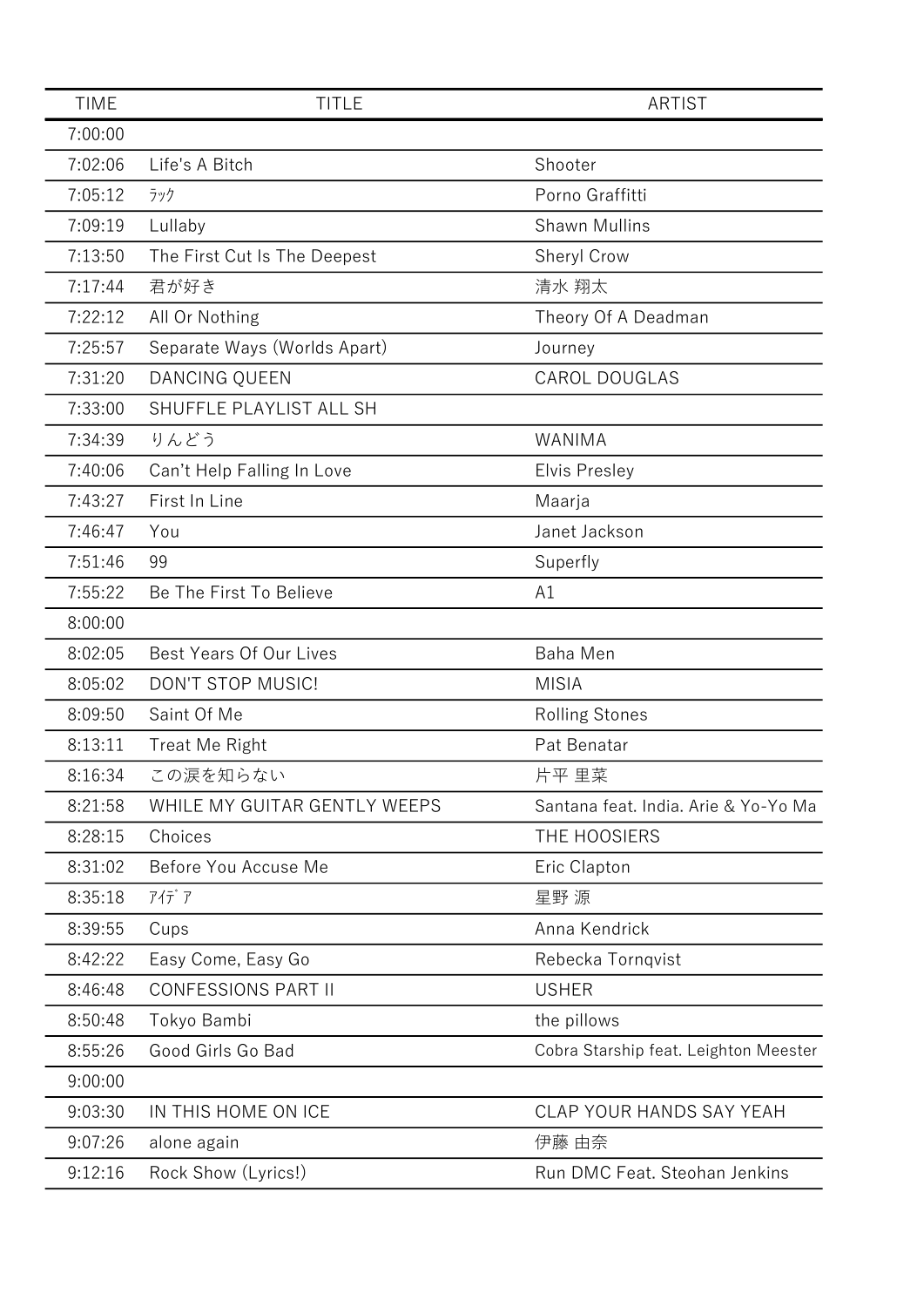| <b>TIME</b> | <b>TITLE</b>                  | <b>ARTIST</b>                    |
|-------------|-------------------------------|----------------------------------|
| 9:15:26     | Celebrity Skin                | Hole                             |
| 9:18:16     | 永遠にともに                        | コブクロ                             |
| 9:23:13     | WHAT DO YOU GOT?              | <b>BON JOVI</b>                  |
| 9:27:15     | <b>Another Moment Follows</b> | Cloudberry Jam                   |
| 9:30:43     | I'M STILL STANDING            | <b>ELTON JOHN</b>                |
| 9:34:05     | YOUR SONG                     | cinema stuff                     |
| 9:39:49     | Jane                          | Ben Folds Five                   |
| 9:42:43     | Always                        | Janet Kay duet with Nat Augustin |
| 9:46:52     | <b>Real Thing</b>             | <b>Big Mountain</b>              |
| 9:51:05     | 純情                            | 家入け                              |
| 9:54:50     | the sweet escape              | Gwen Stefani feat. Akon          |
| 12:40:00    |                               |                                  |
| 12:40:27    | Have You Ever Seen The Rain   | Inner Circle                     |
| 12:44:29    | kaleido proud fiesta          | UNISON SQUARE GARDEN             |
| 12:48:16    | Thank U, Next¥                | Ariana Grande                    |
| 12:51:43    | Say It                        | Voices Of Theory                 |
| 12:55:45    | Flavor of The Weak            | American Hi-Fi                   |
| 13:00:00    |                               |                                  |
| 13:00:15    | <b>Drive</b>                  | The Cars                         |
| 13:04:06    | Tuck Me In                    | Kimberly Scott                   |
| 13:08:00    | <b>Bon Dance</b>              | millennium parade                |
| 13:11:48    | <b>SATURDAY NIGHT</b>         | <b>OZOMATLI</b>                  |
| 13:16:04    | <b>LIFE</b>                   | <b>FUJIFABRIC</b>                |
| 13:19:54    | Basketball                    | Babe The Blue Ox                 |
| 13:24:48    | <b>GET OUT</b>                | Us3                              |
| 16:00:00    |                               |                                  |
| 16:00:14    | <b>SLOW RAP</b>               | DAZZ BAND                        |
| 16:05:55    | マテンロウ                         | 森 大輔                             |
| 16:11:24    | Come Correct                  | <b>Before Dark</b>               |
| 16:15:40    | State of Mind                 | RAUL MIDON                       |
| 16:19:11    | <b>FLASH</b>                  | <b>CRYSTAL KAY</b>               |
| 16:22:39    | Nevermind                     | <b>HRVY</b>                      |
| 16:25:42    | Dani California               | Red Hit Chili Peppers            |
| 16:33:01    | Party Ain't A Party           | Queen Pen                        |
| 16:37:11    | 夜風とハヤブサ                       | indigo la End                    |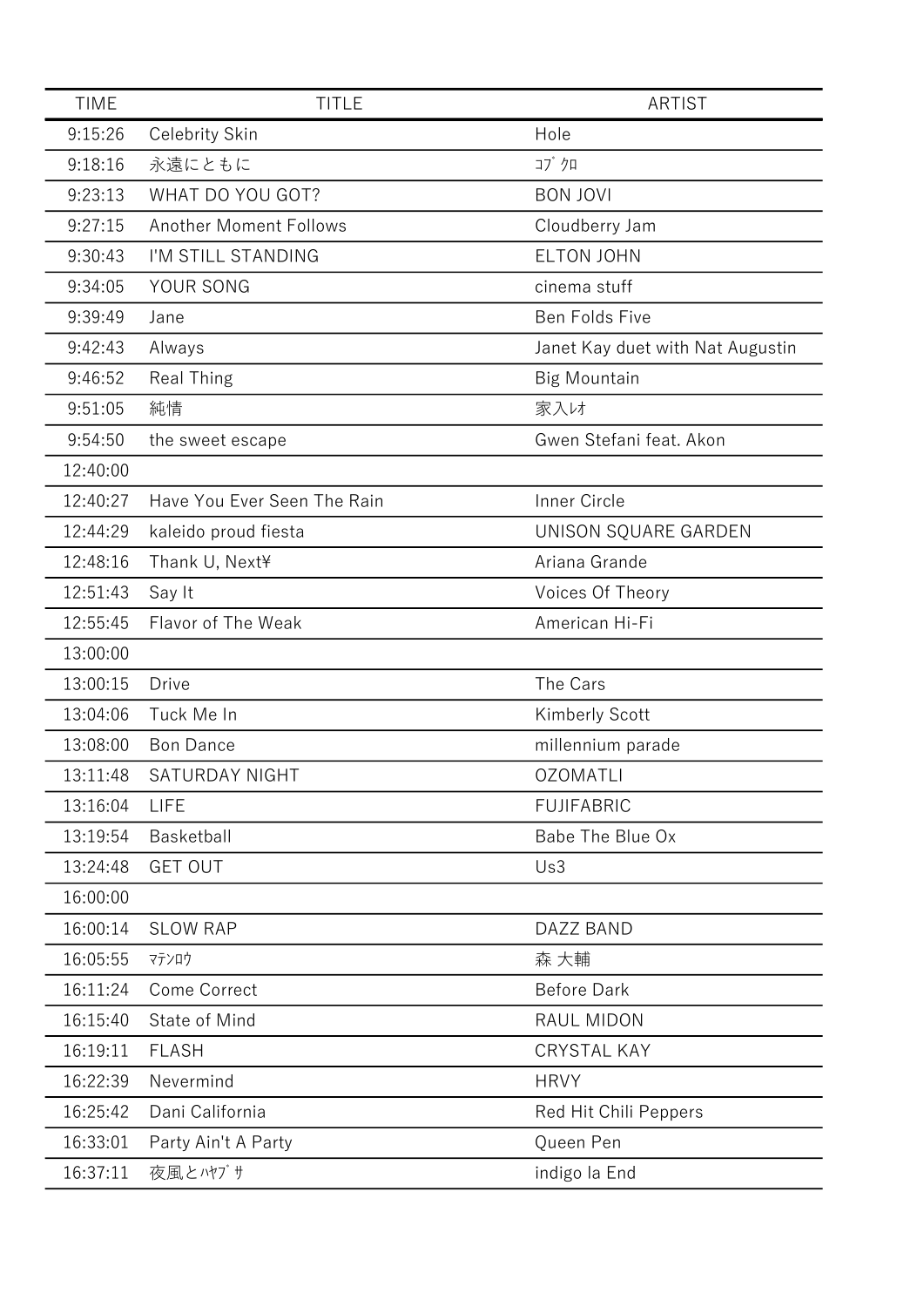| <b>TIME</b> | <b>TITLE</b>                  | ARTIST                                    |
|-------------|-------------------------------|-------------------------------------------|
| 16:41:22    | Somewhere Out There           | James Ingram duet with Linda Ronstad      |
| 16:45:20    | Light The World               | Peabo Bryson duet with Debbie Gibson      |
| 16:50:32    | <b>WARP</b>                   | monobright                                |
| 16:54:09    | <b>DELIVER ME</b>             | Robert Randolph & The Family Band         |
| 19:10:00    |                               |                                           |
| 19:10:35    | Well, Well, Well              | Duffy                                     |
| 19:13:16    | In Your Arms                  | <b>KINA GRANNIS</b>                       |
| 19:16:28    | ニュー・マイ・ノーマル                   | Mrs. GREEN APPLE                          |
| 19:20:30    | <b>SATELLITES</b>             | <b>MEW</b>                                |
| 19:26:43    | Sick And Tired                | The Cardigans                             |
| 19:31:11    | ELECTRICAL STORM              | U <sub>2</sub>                            |
| 19:35:33    | WE ARE HERE                   | BRAHMAN / EGO-WRAPPIN'                    |
| 19:40:42    | It Doesn't Matter             | Wyclef Jean feat. The Rock & Melky Sedeck |
| 19:44:36    | The Winner                    | Coolio                                    |
| 19:48:58    | 星空の片隅で                        | <b>MISIA</b>                              |
| 19:54:32    | Livin' A Lie                  | 4PM                                       |
| 20:00:00    |                               |                                           |
| 20:00:15    | <b>SWEET LOVE</b>             | <b>ANITA BAKER</b>                        |
| 20:04:32    | Game                          | Bird                                      |
| 20:11:05    | You Are Everything            | Marvin Gay with Diana Ross                |
| 20:14:06    | <b>B.O.K.</b>                 | <b>MIOSIC</b>                             |
| 20:19:08    | Respect                       | Aretha Franklin                           |
| 20:21:47    | ワイルド・サイドを行                    | <b>GLIM SPANKY</b>                        |
| 20:26:02    | Music Is My Radar             | Blur                                      |
| 20:31:11    | <b>Spiritual People</b>       | Speech                                    |
| 20:34:10    | <b>Boots</b>                  | KICK THE CAN CREW                         |
| 20:37:54    | Anyone At All                 | Carol King                                |
| 20:40:54    | Love Will Lead You Back       | <b>Taylor Dayne</b>                       |
| 20:45:15    | Shape Of My Heart             | <b>Sting</b>                              |
| 20:50:04    | Mugen                         | Porno Graffitti                           |
| 20:54:14    | You're In Love                | <b>WINSON PHILLIPS</b>                    |
| 21:00:00    |                               |                                           |
| 21:00:15    | <b>SUPERSTAR</b>              | <b>USHER</b>                              |
| 21:06:01    | ラストフライト                       | 馬場 俊英                                     |
| 21:12:52    | Once You Pop (You Can't Stop) | Solidbase                                 |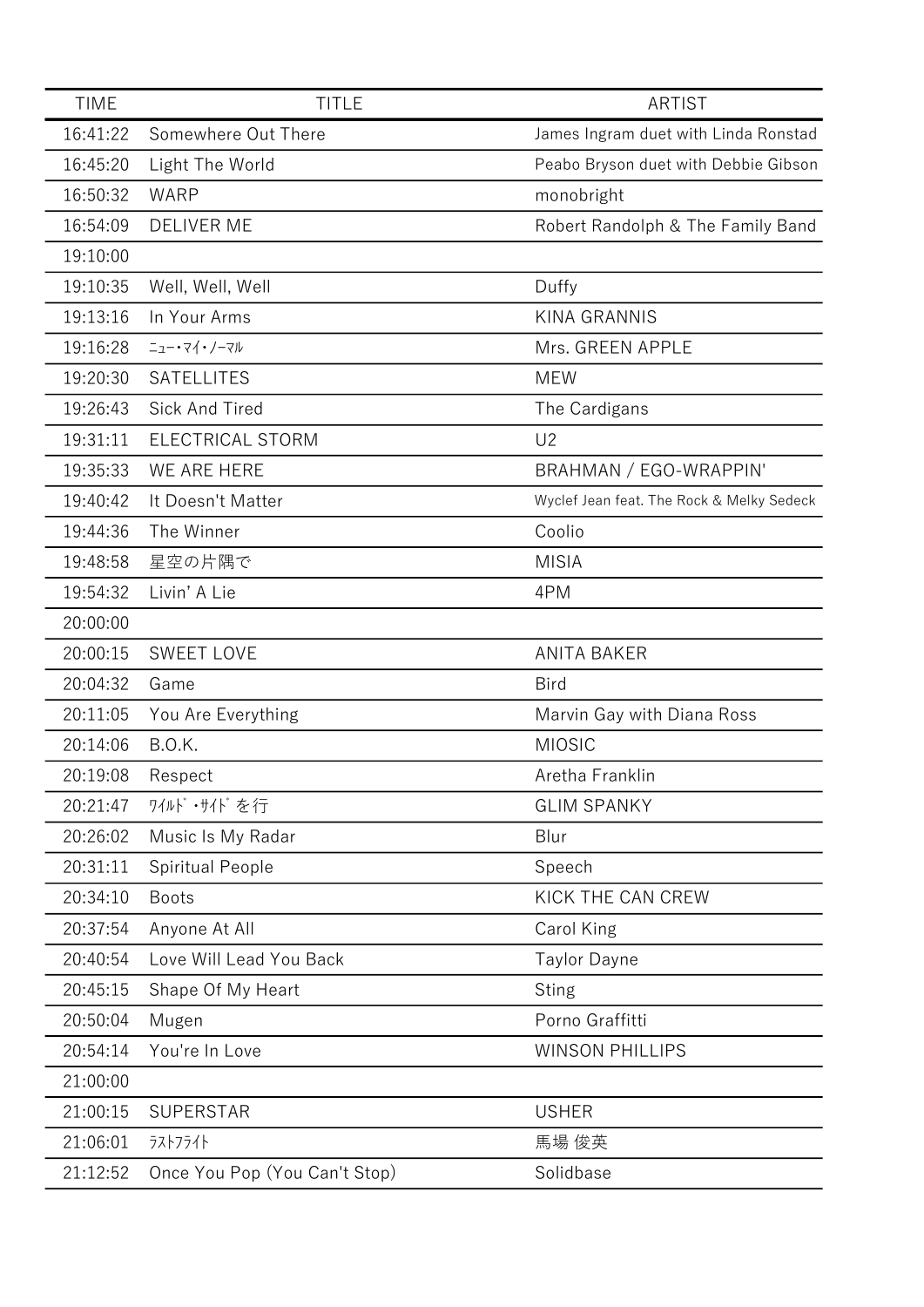| <b>TIME</b> | <b>TITLE</b>              | <b>ARTIST</b>                     |
|-------------|---------------------------|-----------------------------------|
| 21:15:34    | <b>Funky Magic</b>        | Skeewiff VS Jungle Brothers       |
| 21:19:38    | Have You Seen Her Happy?  | <b>BEAT CRUSADERS</b>             |
| 21:23:54    | This Is Fake D.I.Y.       | <b>Bis</b>                        |
| 21:26:15    | <b>Private Emotion</b>    | Ricky Martin feat. Meja           |
| 21:31:11    | WE ARE FAMILY             | Sister Sledge                     |
| 21:39:29    | Cruisin'                  | Smokey Robinson & The Miracles    |
| 21:44:06    | traveling                 | 宇多田 ヒカル                           |
| 21:49:18    | 愛の灯 ~Stand In The Light   | 山下 達郎 & Melissa Manchester        |
| 21:54:14    | Dear Lie                  | <b>TLC</b>                        |
| 22:00:00    |                           |                                   |
| 22:00:15    | paradise                  | <b>MYA</b>                        |
| 22:03:38    | やさしさに包まれたなら               | 絢香                                |
| 22:07:18    | <b>Tripping Out</b>       | <b>Curtis Mayfield</b>            |
| 22:14:09    | Down                      | Jay Sean feat. Lil Wayne          |
| 22:17:49    | <b>CLEAR</b>              | 吉井和哉                              |
| 22:22:06    | NO MORE DAYS TO WASTE     | ALOHA FROM☆HELL                   |
| 22:25:22    | A Woman's Worth           | Alicia Keys                       |
| 22:31:11    | Life In A Northern Town   | The Dream Academy                 |
| 22:35:14    | IT MIGHT BE YOU           | Stephen Bishop                    |
| 22:39:41    | <b>WHAT A FEELING</b>     | 安室 奈美恵                            |
| 22:43:27    | Countdown To Love         | <b>Greg Phillinganes</b>          |
| 22:46:31    | Teenage Dream             | Deen                              |
| 22:51:04    | True Love                 | Patti Austin duet with David Pack |
| 22:54:51    | Love Takes Two            | Mr.President                      |
| 23:00:00    |                           |                                   |
| 23:00:15    | The River                 | <b>Bruce Springsteen</b>          |
| 23:05:11    | The Heart Of Rock & Roll  | Huey Lewis And The News           |
| 23:10:02    | Pivot                     | SHAKALABBITS                      |
| 23:12:39    | <b>Under Pressure</b>     | David Bowie And Queen             |
| 23:16:36    | 二人のハーモニー                  | 矢野 顕子&宮沢 和史                       |
| 23:21:05    | LITTLE RED CORVETTE       | <b>PRINCE</b>                     |
| 23:26:21    | Perfect                   | Fairgroubd Attraction             |
| 23:31:11    | Camera! Camera! Camera!   | Flipper's Guitar                  |
| 23:34:53    | Charry Lips (Go Baby Go!) | garbage                           |
| 23:38:22    | ALL NIGHT LONG            | RAINBOW                           |